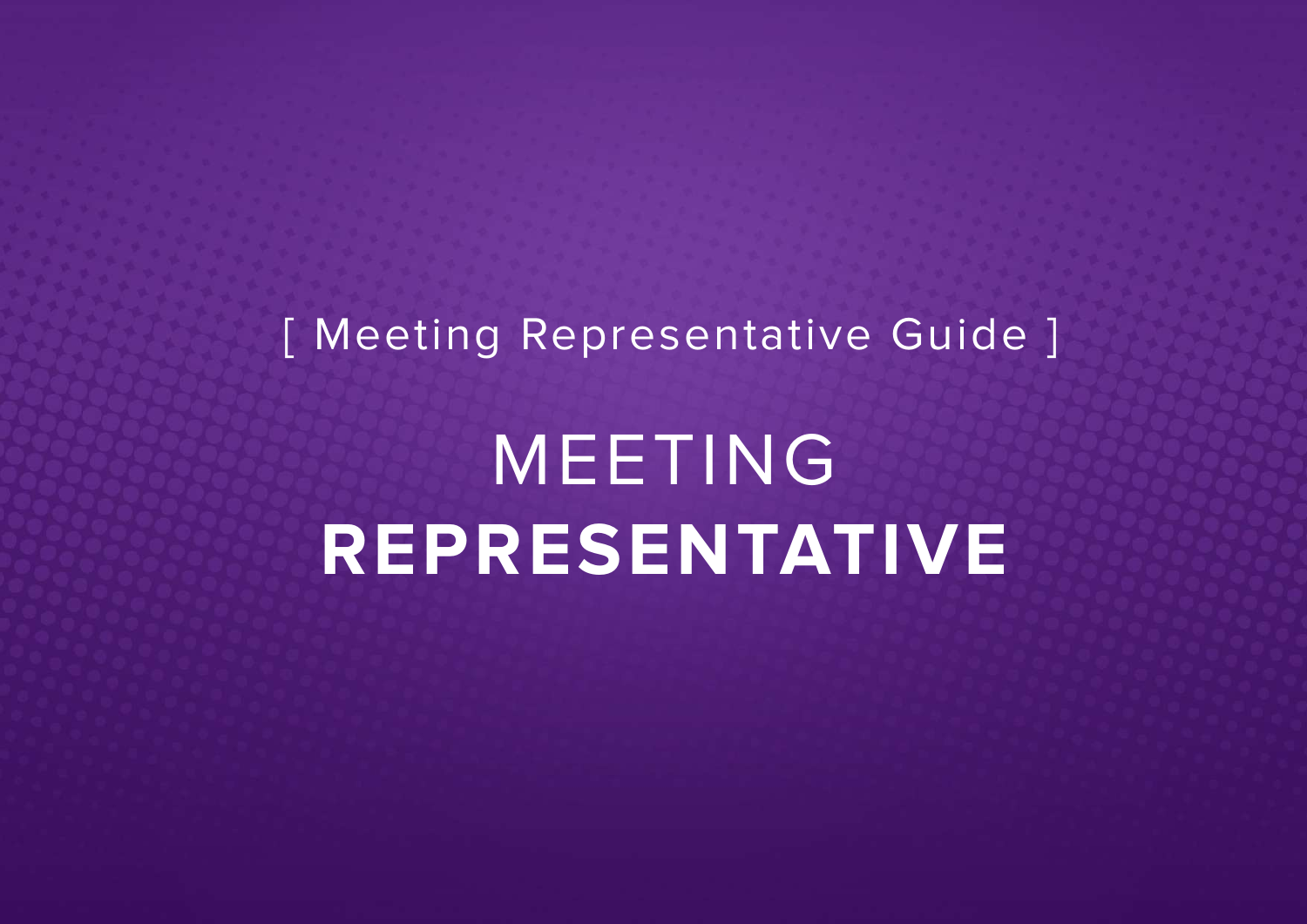

**01** Login through the portal: yourevent.xpomania.com/portal using the email and password sent to the registered Meeting Penrecentative account email inher the registered Meeting Representative account email inbox.



Login Portal menggunakan Akun Meeting Rep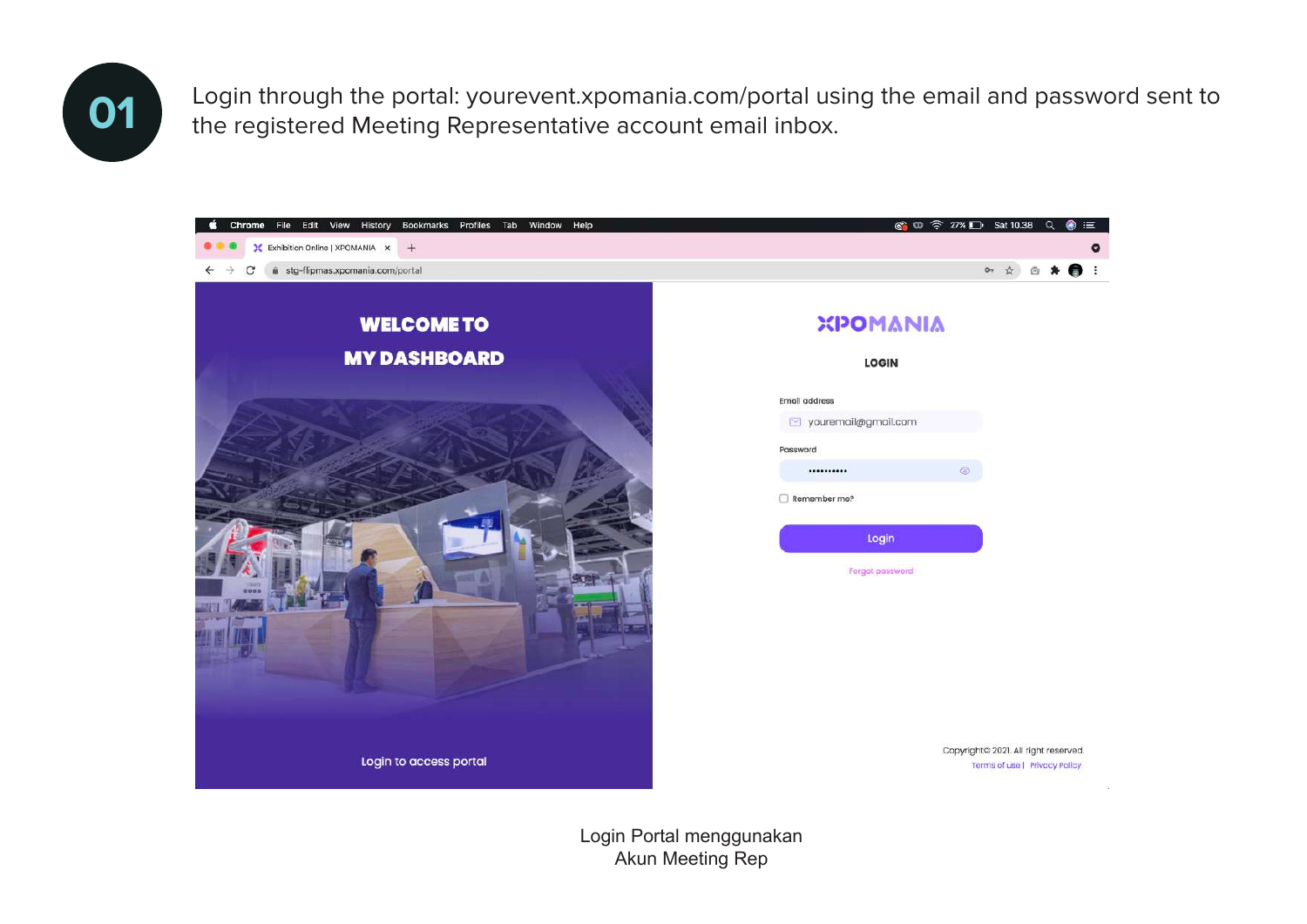

**02** To access more settings, click the "My Profile" menu in the upper right corner right next to your name.



My Profile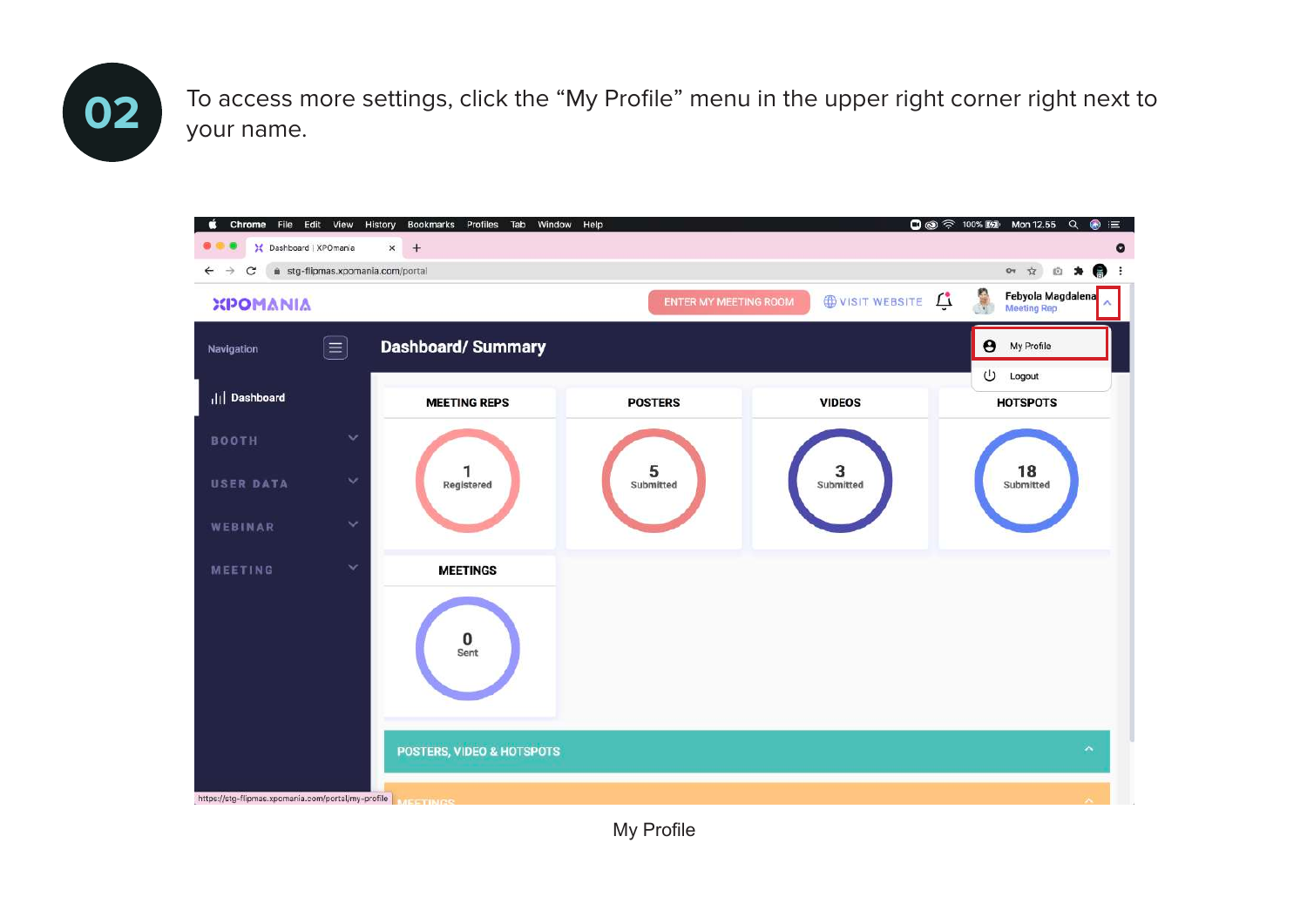

**03** You can change your profile photo in the "Profile Image" section.



Profile Image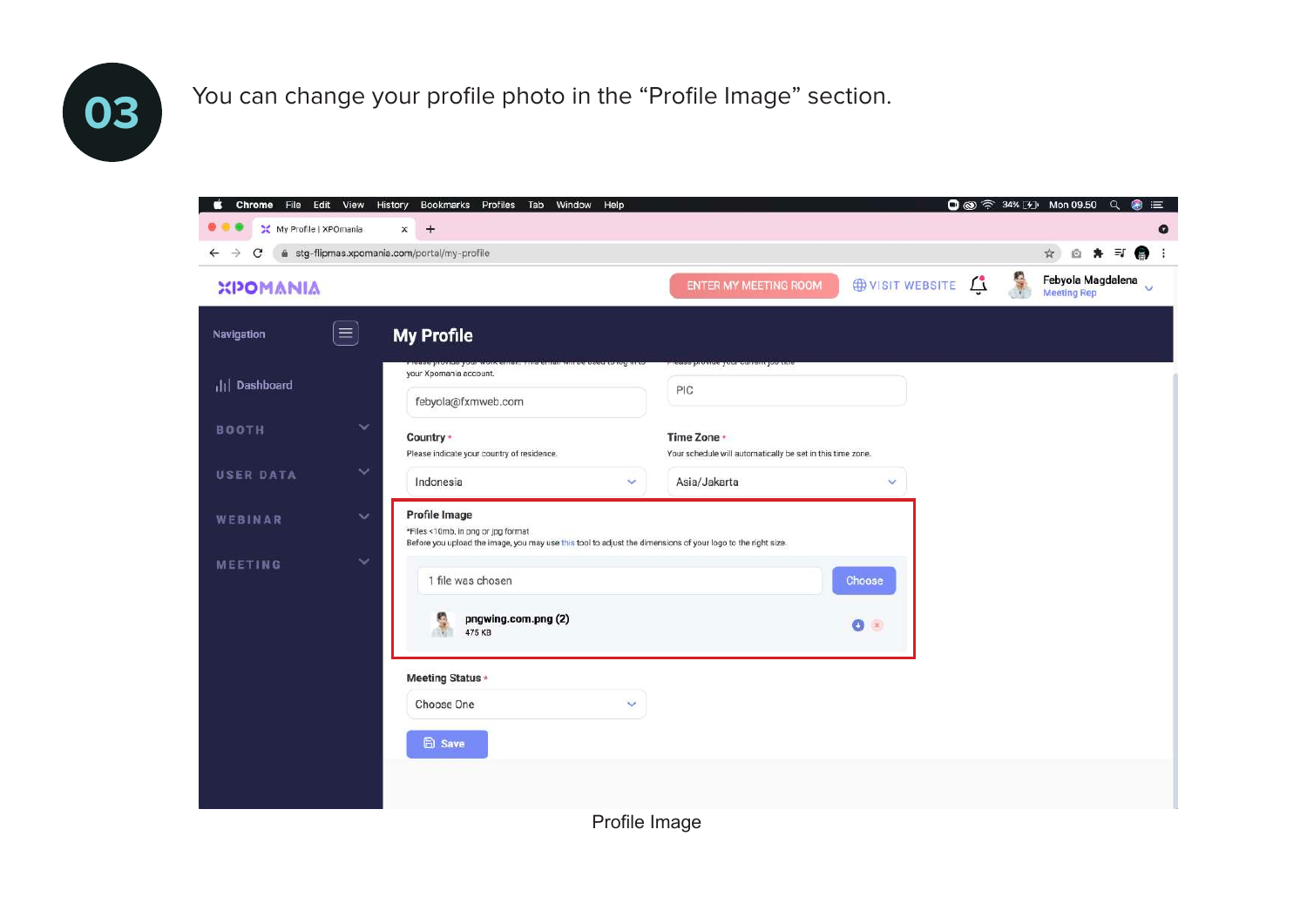You can set your availability status in the "Meeting Status" section and select a status according<br>
to your peeds to your needs.

| Chrome<br>File<br>Edit View<br>$\overline{\phantom{a}}$ | History<br>Bookmarks<br>Profiles<br>Tab<br>Window<br>Help                                                                                                          | <b>□ ③ </b> 34% [ <del>1</del> ] Mon 09.50                                | 编<br>$\alpha$<br>$\equiv$                                       |
|---------------------------------------------------------|--------------------------------------------------------------------------------------------------------------------------------------------------------------------|---------------------------------------------------------------------------|-----------------------------------------------------------------|
| My Profile   XPOmania                                   | $\ddot{}$<br>$\times$                                                                                                                                              |                                                                           | $\bullet$                                                       |
| C<br>$\leftarrow$                                       | stg-flipmas.xpomania.com/portal/my-profile                                                                                                                         |                                                                           | ◎ ★ 三<br>8<br>☆<br>÷                                            |
| ΧΡΟΜΑΝΙΑ                                                |                                                                                                                                                                    | $\bigoplus$ VISIT WEBSITE $\bigcup$<br><b>ENTER MY MEETING ROOM</b>       | Febyola Magdalena<br>$\ddot{\phantom{0}}$<br><b>Meeting Rep</b> |
| $\equiv$<br>Navigation                                  | <b>My Profile</b>                                                                                                                                                  |                                                                           |                                                                 |
| 11 Dashboard                                            | your Xpomania account.<br>febyola@fxmweb.com                                                                                                                       | PIC                                                                       |                                                                 |
| $\checkmark$<br><b>BOOTH</b>                            | Country +<br>Please indicate your country of residence.                                                                                                            | Time Zone +<br>Your schedule will automatically be set in this time zone. |                                                                 |
| $\checkmark$<br><b>USER DATA</b>                        | Indonesia<br>$\checkmark$                                                                                                                                          | Asia/Jakarta<br>$\checkmark$                                              |                                                                 |
| $\checkmark$<br>WEBINAR                                 | Profile Image<br>*Files <10mb, in png or jpg format<br>Before you upload the image, you may use this tool to adjust the dimensions of your logo to the right size. |                                                                           |                                                                 |
| $\checkmark$<br><b>MEETING</b>                          | 1 file was chosen                                                                                                                                                  | Choose                                                                    |                                                                 |
|                                                         | pngwing.com.png (2)<br>475 KB                                                                                                                                      | $\bullet$                                                                 |                                                                 |
|                                                         | Meeting Status *<br>Choose One<br>$\checkmark$                                                                                                                     |                                                                           |                                                                 |
|                                                         | <b>B</b> Save                                                                                                                                                      |                                                                           |                                                                 |
|                                                         |                                                                                                                                                                    |                                                                           |                                                                 |

Meeting Status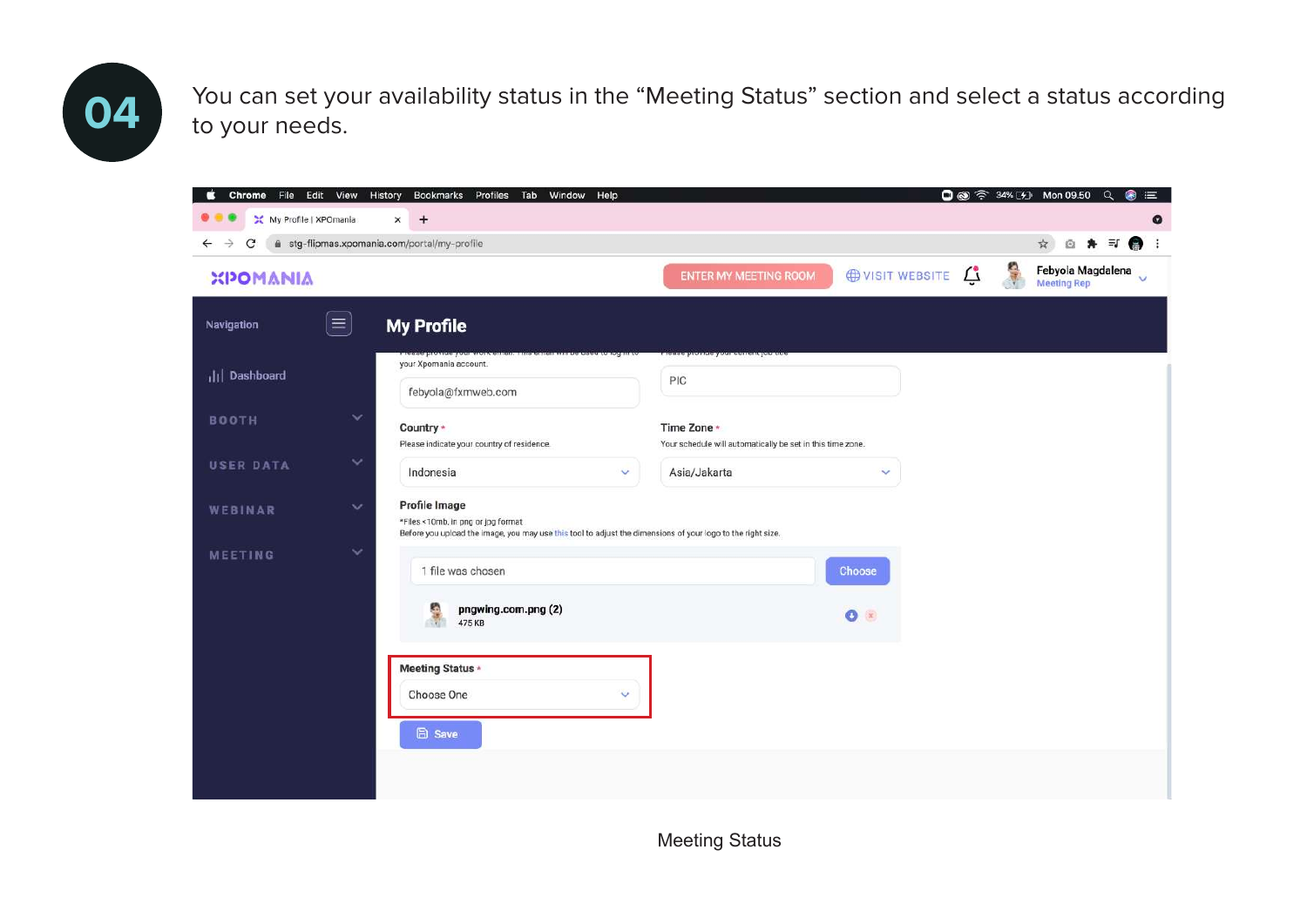**05** Here are the status options that you can choose according to your needs.



Meeting Status Option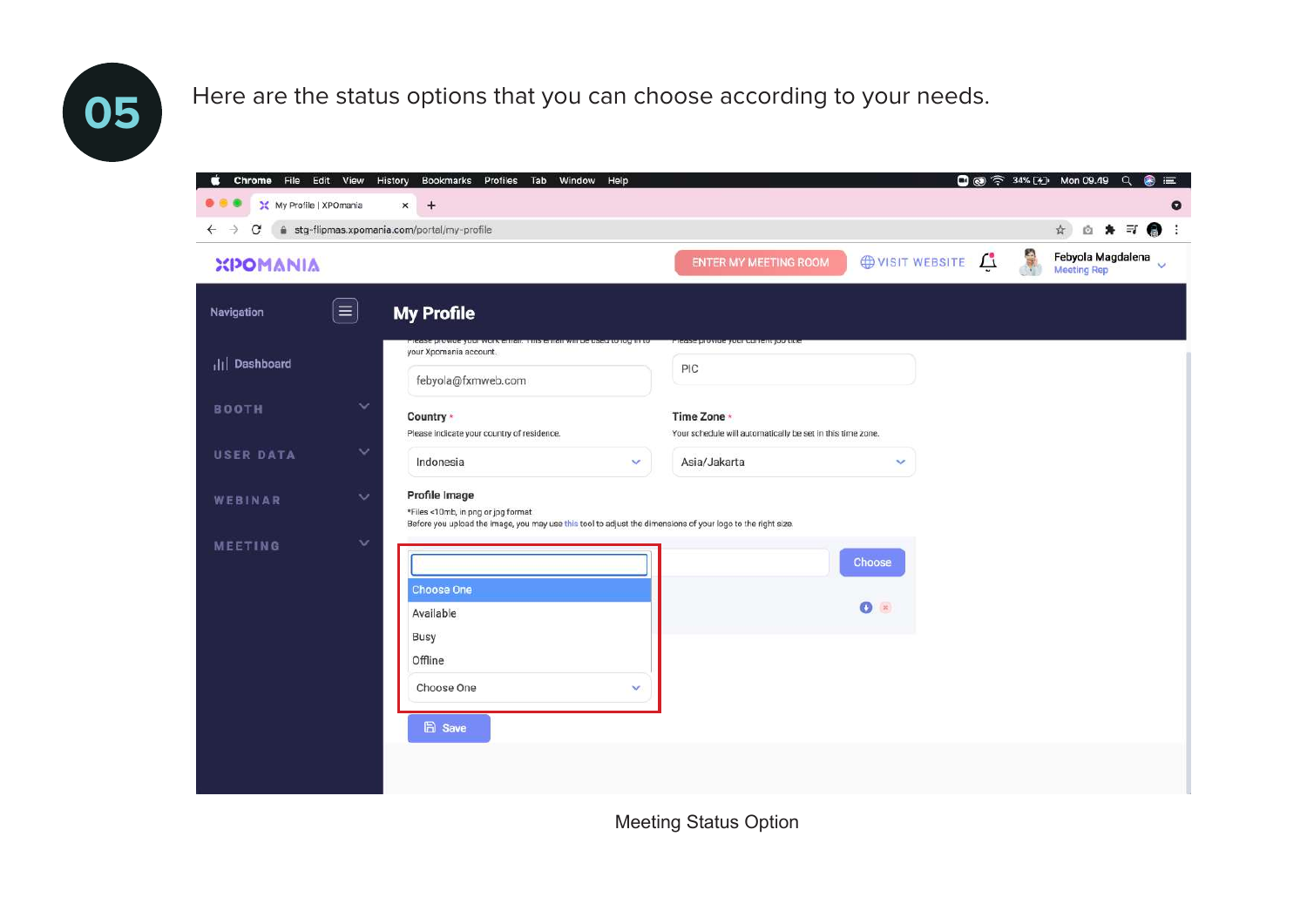## **06** To start a video meeting, click the "Enter My Meeting Room" button

| File Edit View<br>Chrome<br>$\mathbf{C}$ | History<br>Bookmarks Profiles Tab Window<br>Help                                                                                                                   |                                                                           |                       | <b>□ ⑧ 今 34% [4] Mon 09.49</b><br>۵<br>$\alpha$<br>$=$              |
|------------------------------------------|--------------------------------------------------------------------------------------------------------------------------------------------------------------------|---------------------------------------------------------------------------|-----------------------|---------------------------------------------------------------------|
| X My Profile   XPOmania                  | $+$<br>×                                                                                                                                                           |                                                                           |                       | $\bullet$                                                           |
| $\leftarrow$ $\rightarrow$<br>C          | stg-flipmas.xpomania.com/portal/my-profile                                                                                                                         |                                                                           |                       | $\equiv$<br>☆<br>Ű.<br>$\ddot{z}$<br>$\ast$<br>8                    |
| ΧΡΟΜΑΝΙΑ                                 |                                                                                                                                                                    | <b>ENTER MY MEETING ROOM</b>                                              | <b>OVISIT WEBSITE</b> | P<br>Febyola Magdalena<br>$\ddot{\mathbf{v}}$<br><b>Meeting Rep</b> |
| $ \equiv $<br>Navigation                 | <b>My Profile</b>                                                                                                                                                  |                                                                           |                       |                                                                     |
| III Dashboard                            | your Xpomania account.<br>febyola@fxmweb.com                                                                                                                       | <b>Electric Character (Claracter Character)</b><br>PIC                    |                       |                                                                     |
| $\checkmark$<br><b>BOOTH</b>             | Country *<br>Please indicate your country of residence.                                                                                                            | Time Zone *<br>Your schedule will automatically be set in this time zone. |                       |                                                                     |
| $\checkmark$<br><b>USER DATA</b>         | Indonesia<br>v.                                                                                                                                                    | Asia/Jakarta                                                              | v                     |                                                                     |
| $\checkmark$<br>WEBINAR                  | Profile Image<br>*Files <10mb, in png or jpg format<br>Before you upload the image, you may use this tool to adjust the dimensions of your logo to the right size. |                                                                           |                       |                                                                     |
| $\checkmark$<br><b>MEETING</b>           |                                                                                                                                                                    |                                                                           | Choose                |                                                                     |
|                                          | <b>Choose One</b>                                                                                                                                                  |                                                                           | $\bullet$ $\ast$      |                                                                     |
|                                          | Available                                                                                                                                                          |                                                                           |                       |                                                                     |
|                                          | Busy<br>Offline                                                                                                                                                    |                                                                           |                       |                                                                     |
|                                          |                                                                                                                                                                    |                                                                           |                       |                                                                     |
|                                          | Choose One<br>v                                                                                                                                                    |                                                                           |                       |                                                                     |
|                                          | <b>日</b> Save                                                                                                                                                      |                                                                           |                       |                                                                     |
|                                          |                                                                                                                                                                    |                                                                           |                       |                                                                     |

Enter My Meeting Room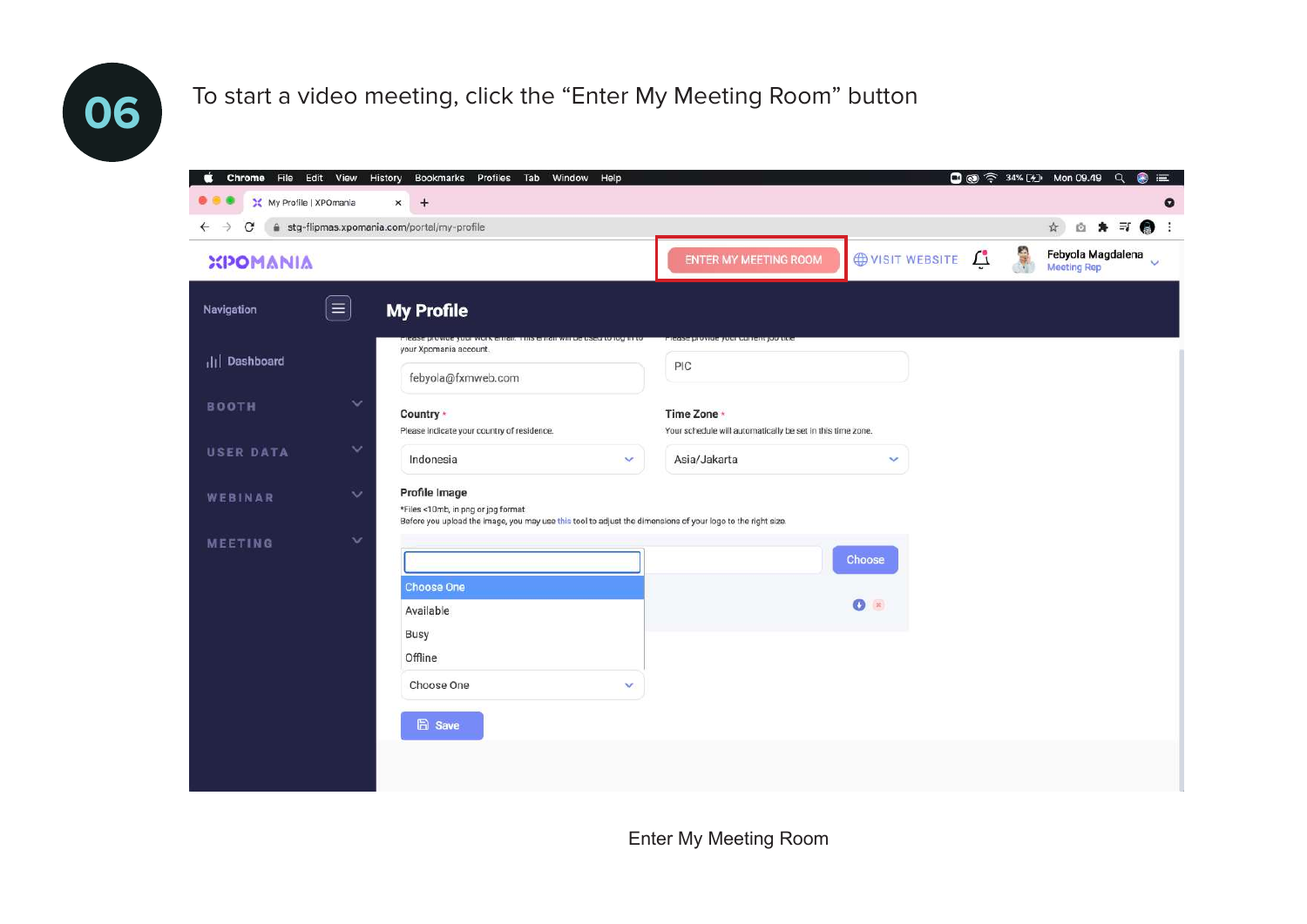

You can see the list of meeting invitations from and for you by accessing the "Meeting" > "Meetings" menu on the left menu.

| Chrome<br>á.<br>File Edit View             | History<br>Bookmarks<br>Profiles<br>Tab Window     | Help               |                              |                   | <b>© 14%□ Sat 11.19</b><br>$\circledast$<br>$\alpha$<br>$=$ |
|--------------------------------------------|----------------------------------------------------|--------------------|------------------------------|-------------------|-------------------------------------------------------------|
| X Meetings   XPOmania                      | $^{+}$<br>$\times$                                 |                    |                              |                   | $\bullet$                                                   |
| $\leftarrow$ $\rightarrow$<br>$\mathbf{C}$ | demo.xpomania.com/portal/meetings-list/invitations |                    |                              |                   | $\bullet$<br>立<br>ū<br>я                                    |
| ΧΡΟΜΑΝΙΑ                                   |                                                    |                    | <b>ENTER MY MEETING ROOM</b> |                   | Anna J<br><b>OVISIT WEBSITE</b><br>5<br>Meeting Rep $\vee$  |
| $\left(\equiv\right)$<br>Navigation        | <b>INVITATIONS</b>                                 |                    |                              |                   |                                                             |
| ill Dashboard                              | C CREATE MEETING                                   | <b>MINITATIONS</b> |                              | <b>BLOCK TIME</b> | MY SCHEDULE                                                 |
| $\checkmark$<br><b>BOOTH</b>               | <b>RECEIVED</b>                                    |                    |                              |                   | v                                                           |
| $\checkmark$<br><b>USER DATA</b>           | Date                                               | Sent By            | Subject                      | <b>Status</b>     | Action                                                      |
| $\checkmark$<br>WEBINAR                    | No records found                                   |                    |                              |                   |                                                             |
| ٨<br>MEETING                               |                                                    |                    |                              |                   |                                                             |
| $\odot$ Meetings                           | <b>SENT</b>                                        |                    |                              |                   | $\checkmark$                                                |
| $\mathcal{Q}$ Notification                 | Date                                               | Sent To            | Subject                      | <b>Status</b>     | <b>Action</b>                                               |
|                                            | No records found                                   |                    |                              |                   |                                                             |
|                                            |                                                    |                    |                              |                   |                                                             |
|                                            |                                                    |                    |                              |                   |                                                             |
|                                            |                                                    |                    |                              |                   |                                                             |
|                                            |                                                    |                    |                              |                   |                                                             |
|                                            |                                                    | <b>Meetings</b>    |                              |                   |                                                             |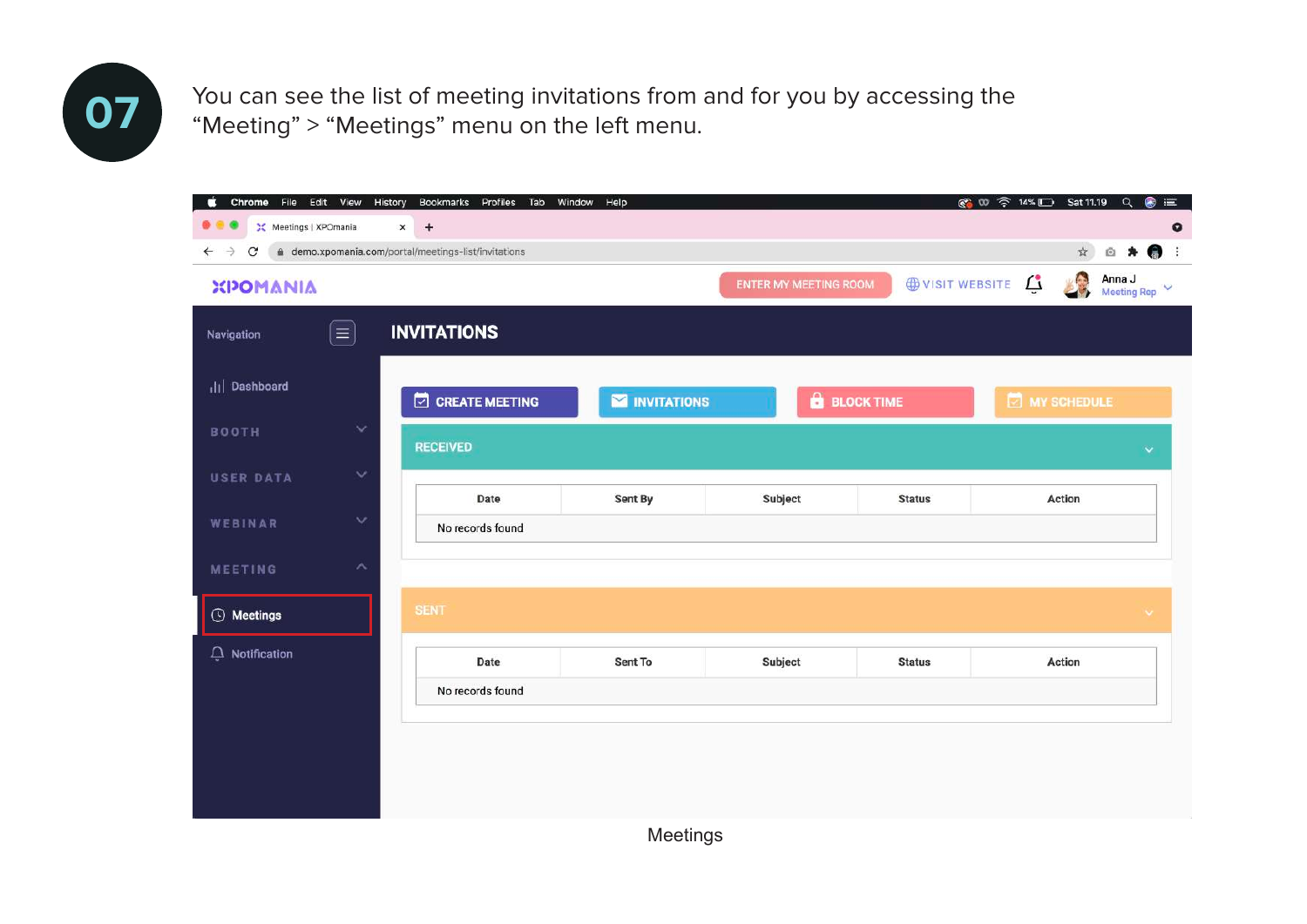You can set "Block Time" in this section. The time slot that you have marked will be recognized<br>by other users who visit your booth as an unavailable time slot by other users who visit your booth as an unavailable time slot.

| File Edit View<br>Chrome<br>œ | History                                                   | Bookmarks            | Profiles Tab<br>Window Help |                                                                                                                               |                                                | 6<br>≡                                                           |
|-------------------------------|-----------------------------------------------------------|----------------------|-----------------------------|-------------------------------------------------------------------------------------------------------------------------------|------------------------------------------------|------------------------------------------------------------------|
| X Meetings   XPOmania         | x                                                         | $+$                  |                             |                                                                                                                               |                                                |                                                                  |
| C<br>$\leftarrow$             | @ demo.xpomania.com/portal/meetings-list/block-time-list/ |                      |                             |                                                                                                                               |                                                | ●■<br>☆<br>ů                                                     |
| <b>XPOMANIA</b>               |                                                           |                      |                             |                                                                                                                               | <b>OVISIT WEBSITE</b><br>ENTER MY MEETING ROOM | Anna J<br>Ų<br>$\checkmark$<br><b>Meeting Rep</b>                |
| Navigation                    | $ \equiv $                                                | <b>Meetings</b>      |                             |                                                                                                                               |                                                | $\times$<br>$\odot$ You have successfully blocked the time slot. |
| III Dashboard                 |                                                           |                      | CREATE MEETING              | <b>NUITATIONS</b>                                                                                                             | $\hat{\mathbf{a}}$<br><b>BLOCK TIME</b>        | <b>MY SCHEDULE</b>                                               |
| <b>BOOTH</b>                  | $\checkmark$                                              |                      |                             | This function allows you to block off certain time slots. Meetings will not be allowed to be made during these blocked times. |                                                |                                                                  |
| <b>USER DATA</b>              | $\checkmark$                                              | Date                 | 30 Sep 2021<br>v            |                                                                                                                               |                                                |                                                                  |
| WEBINAR                       | $\checkmark$                                              |                      | Time                        | <b>Meeting With</b>                                                                                                           | Subject                                        |                                                                  |
|                               |                                                           | $\blacktriangledown$ | 08:00 - 08:30               |                                                                                                                               |                                                |                                                                  |
| <b>MEETING</b>                | $\wedge$                                                  | $\Box$               | 08:30 - 09:00               |                                                                                                                               |                                                |                                                                  |
|                               |                                                           | ø                    | 09:00 - 09:30               |                                                                                                                               |                                                |                                                                  |
| <b>O</b> Meetings             |                                                           | $\Box$               | 09:30 - 10:00               |                                                                                                                               |                                                |                                                                  |
|                               |                                                           | $\Box$               | 10:00 - 10:30               |                                                                                                                               |                                                |                                                                  |
| $\Box$ Notification           |                                                           | $\mathcal{L}$        | 10:30 - 11:00               |                                                                                                                               |                                                |                                                                  |
|                               |                                                           |                      |                             |                                                                                                                               |                                                |                                                                  |
|                               |                                                           | $\Box$               | $11:00 - 11:30$             |                                                                                                                               |                                                |                                                                  |
|                               |                                                           | $\Box$               | 11:30 - 12:00               |                                                                                                                               |                                                |                                                                  |
|                               |                                                           | $\Box$               | 12:00 - 12:30               |                                                                                                                               |                                                |                                                                  |
|                               |                                                           | $\Box$               | 12:30 - 13:00               |                                                                                                                               |                                                |                                                                  |

Block TIme